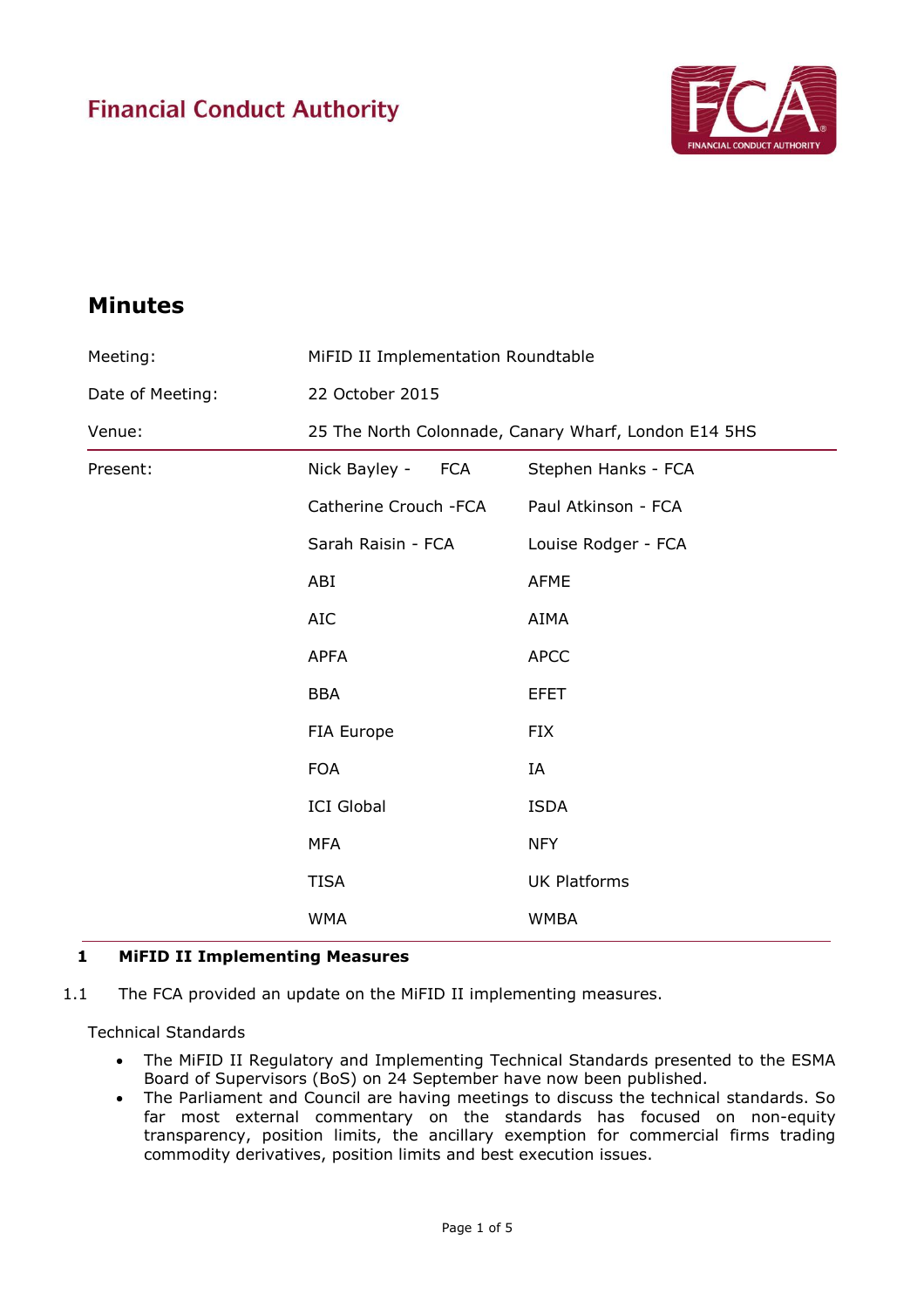#### Delegated Acts

- Based on remarks made by a senior commission official at a recent conference, it now appears likely that the Delegated Acts will be adopted towards the end of this year. They will then enter a period of scrutiny by the Parliament and Council during the first quarter of 2016 before being published in the Official Journal.
- The FCA was asked if it had any view on what will be in a regulation versus what will be in a directive. It noted that at the Expert Group of the European Securities Committee (EGESC) in May several Member States had argued for use of a directive for some of the implementing measures, particularly those dealing with client assets and conduct provisions covered by Article 24 of the level 1 where in both cases there are provisions allowing Member States to go beyond the provisions in MiFID II.

Transposition workshops

- The FCA confirmed that a transposition workshop (which takes place in a meeting of the EGESC) for Member States had been scheduled for 22<sup>nd</sup> September but due to the volume of questions posed had been postponed. It is expected that the rescheduled discussion will take place before the end of the year.
- On the matter of Article  $2(1)(d)$  do third country firms with DEA access to EU markets need to be authorised as investment firms – the Commission had said it was considering the issue when the last transposition discussion was held earlier this year. It is necessary to wait and see whether this will be addressed at the next transposition workshop.
- The FCA was asked whether it would provide clarity on the interpretation of article 2(1)(d) and said that its consultation on MiFID II implementation would need to address geographical scope in a broad sense. On the specific issue, the FCA will need to see and digest what the Commission has to say before making a decision on what, if any, guidance it provides.
- A TA asked whether the questions and answers discussed in the transposition workshops are likely to be published. The FCA said that the Commission had had its own Q&A database for the original MiFID but was unsure of the Commission's plans on this occasion. The FCA noted that the Commission publishes high-level minutes of EGESC meetings.

#### **2 FCA communication with industry.**

- 2.1 The FCA circulated a paper on communications with industry over MiFID II to roundtable attendees in advance of the meeting. The paper develops points made at previous roundtables in relation to how and when to communicate with firms and trade associations.
	- The FCA said that it is looking to firm up its plan for communications with industry over the coming 3 – 6 month period. The FCA explained that uncertainty on the implementing measures makes communications more difficult in the short term. The FCA asked attendees what their most important issues are and sought views on the content on the paper.
	- A TA asked what the FCA will provide to help participants who might fall outside the ancillary exemption for commodities firms. The FCA said the authorisation work that is underway will address commodities and HFT firms. It recognised the challenge of ensuring it reaches out to those currently unregulated firms who will be affected.
	- The FCA was asked about its plans for communications with retail firms. The FCA said work on this is underway and will be delivered later in the process. Because the Delegated Acts are not out, this impacts what the FCA can say at this point.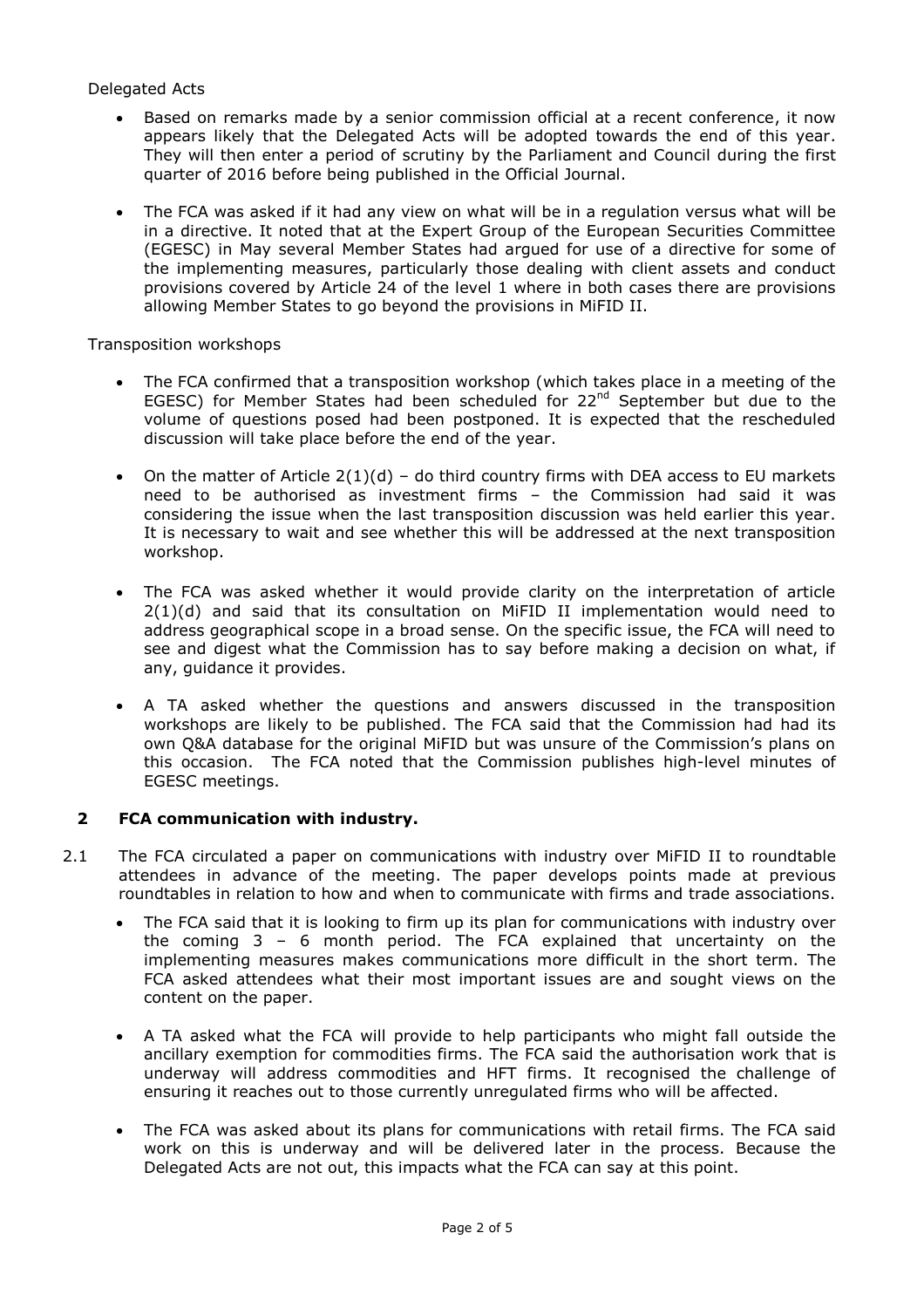- The FCA sign-posted attendees towards the new content being updated on the FCA's website in the next few weeks. This includes the main keynote speeches (which have already published) from the MiFID II conference that took place on Monday 19 October. The remaining content; recordings of speeches and breakout sessions and accompanying slide packs, will be published next week.
- There was some concern amongst attendees at a lack of retail content at the wholesale conference and questions were posed about whether the FCA was going to hold a retail conference.
- The FCA said that it did not think that a large-scale conference was necessarily the best way of reaching firms with an interest in retail issues but it was open to discuss which the most effective channels are for this. The FCA reiterated that it is happy to provide staff and subject matter experts from the FCA to attend TA events and committee meetings to discuss specific issues and areas in greater details, subject to adequate advanced notice, and available resource.
- The FCA asked for feedback on the optimum timing for its communications and, specifically, at what point trade associations and their firms were particularly keen on engaging? Those present suggested that this is entirely dependent on the timing and content of the delegated acts, and should be linked that.
- The meeting briefly discussed whether MiFID II communications was better done using a subject-based approach or an industry sector-based approach.
- On the issue of authorisations and the planning to ensure that firms are authorised for the deadline, the FCA repeated what it had set out at its MiFID II conference; that it will begin to accept draft applications from firms seeking authorisation from April 2016. FCA noted that there would need to be different arrangements for specialist commodity derivatives firms. Ahead of MiFID I coming into force, the FSA had produced a permissions and notifications document. The FCA is looking at doing something similar ahead of April 2016.
- A TA asked whether a permissions and notifications document would cover notifications by firms benefitting from the ancillary exemption. The FCA said it would, although decisions have yet to be taken on how the notifications will work in practice.
- A TA said that on position limits there needs to be clarity on the process for commercial firms applying for hedging exemptions. What is the FCA proposing? The FCA said it is digesting what the draft RTS say about the hedging exemption and will come back to industry with more details in due course about the application procedure.
- On research, a TA queried whether the FCA will provide interpretation on the meaning and application or whether this would be left to firms to interpret. The FCA said it would have to see what the final legislation says. The European Parliament did stress recently that the outcome on research needed to be clear. There is also the possibility of ESMA providing guidance on this. The FCA said it was very keen to ensure firms understand their obligations in this area.
- The FCA recently circulated its monthly regulatory round up featuring an article on the status of MiFID II. This has generated several enquiries from IFAs asking what MiFID II meant for them. This is a space where significant uncertainty remains because our implementation of MiFID II will need to take account of the conclusions of the Financial Advice Market Review. The FCA will consider how best to communicate with IFAs.
- The FCA asked if trade association members would welcome information in the form of webinars and web based content. TAs said that if the FCA could break content down into specific individual areas that could be very helpful, including in allowing people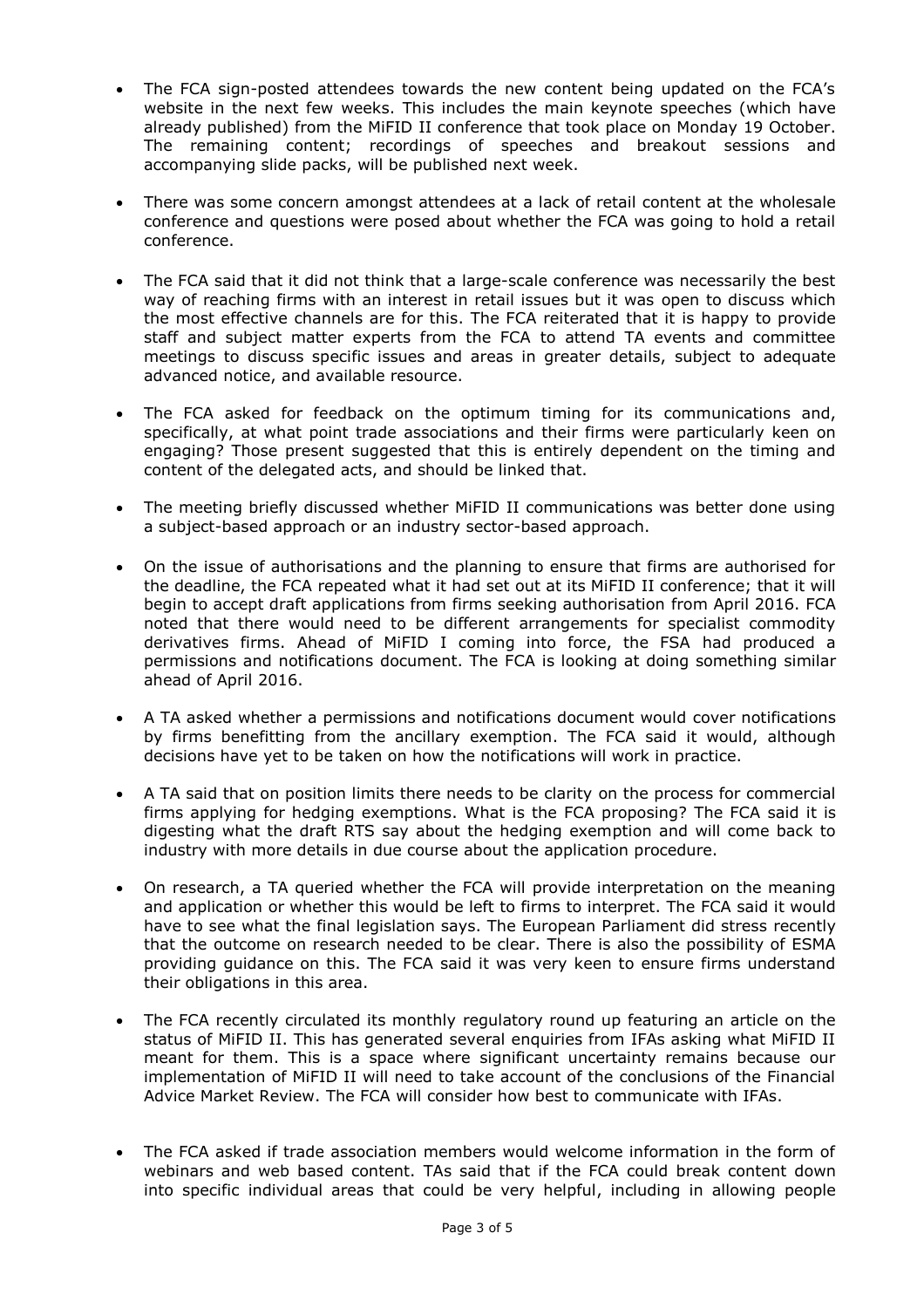outside of Europe to get involved in understanding the implications of MiFID II. It was also suggested by the roundtable attendees that this could help in areas where there is a lack of detail in the legislation, for example when considering the impact and requirements that a line of text means on a logistical and operational level for firms, in terms of detailed systems specifications and systems build. There was also support for web based material for IFAs and smaller firms to assist them with understanding the process.

- A TA said some questions about how the legislation works will be incredibly granular, particularly where the level 1 and 2 text is ambiguous, and queried how the FCA propose to answer the very complex, detailed points. The FCA said it would be seeking to communicate with firms across a broad front to assist them with implementation but they would also need to exercise their own judgement. Guidance from ESMA and the FCA could not be expected to answer all the detailed questions firms would have.
- A TA asked about the status of ESMA level 3 guidance. The FCA confirmed that level 3 guidance does not have the same status as rules but provides important information about NCAs' supervisory expectations. The FCA said it had been collecting issues which might be contenders for inclusion in ESMA guidelines and Q&A and would be happy for industry to send it lists of issues they thought ought to be considered.
- A TA mentioned that the FSA had a process for approving industry guidance. It queried whether this still exists and whether it could help with MiFID II implementation. The FCA said that it had moved away from endorsing industry guidance. The process tended to be time consuming for both sides. The FCA is happy to help and review material produced by trade associations, but it is easier to manage without having to go through formal lengthy endorsement.
- The FCA said it would continue to engage with associations on communication issues and welcomed continuing feedback.

#### **3 Update on FCA consultation plans**

- 3.1 As discussed at the previous Roundtable, the FCA said that it plans to publish consultation papers in December and probably next March on MiFID II implementation.
	- The first consultation will cover mainly markets issues whilst the second consultation will cover, amongst other things, conduct issues, client assets, systems and controls, enforcement, commodities and the definition of a financial instrument. It is not appropriate to consult on matters covered by the delegated acts until they have been adopted by the Commission.
	- The FCA is planning to include a Handbook Guide to MiFID II. This reflects the fact that a significant amount of MiFID II takes the form of directly applicable regulations most of which will be referenced in the Handbook but not copied out. The guide will attempt to explain in the course of a few pages how the various parts of the UK's implementation of MiFID II fit together. A draft would be included in the December Consultation Paper.
	- A TA asked if there is to be a consultation in March next year whether that is not too late to meet the transposition deadline. The FCA acknowledged it is tight. A decision has yet to be taken on length of the consultation on the second consultation paper; it might be shortened in order to meet the 3 July 2016 deadline.

#### **4 Feedback on the FCA MiFID Conference**